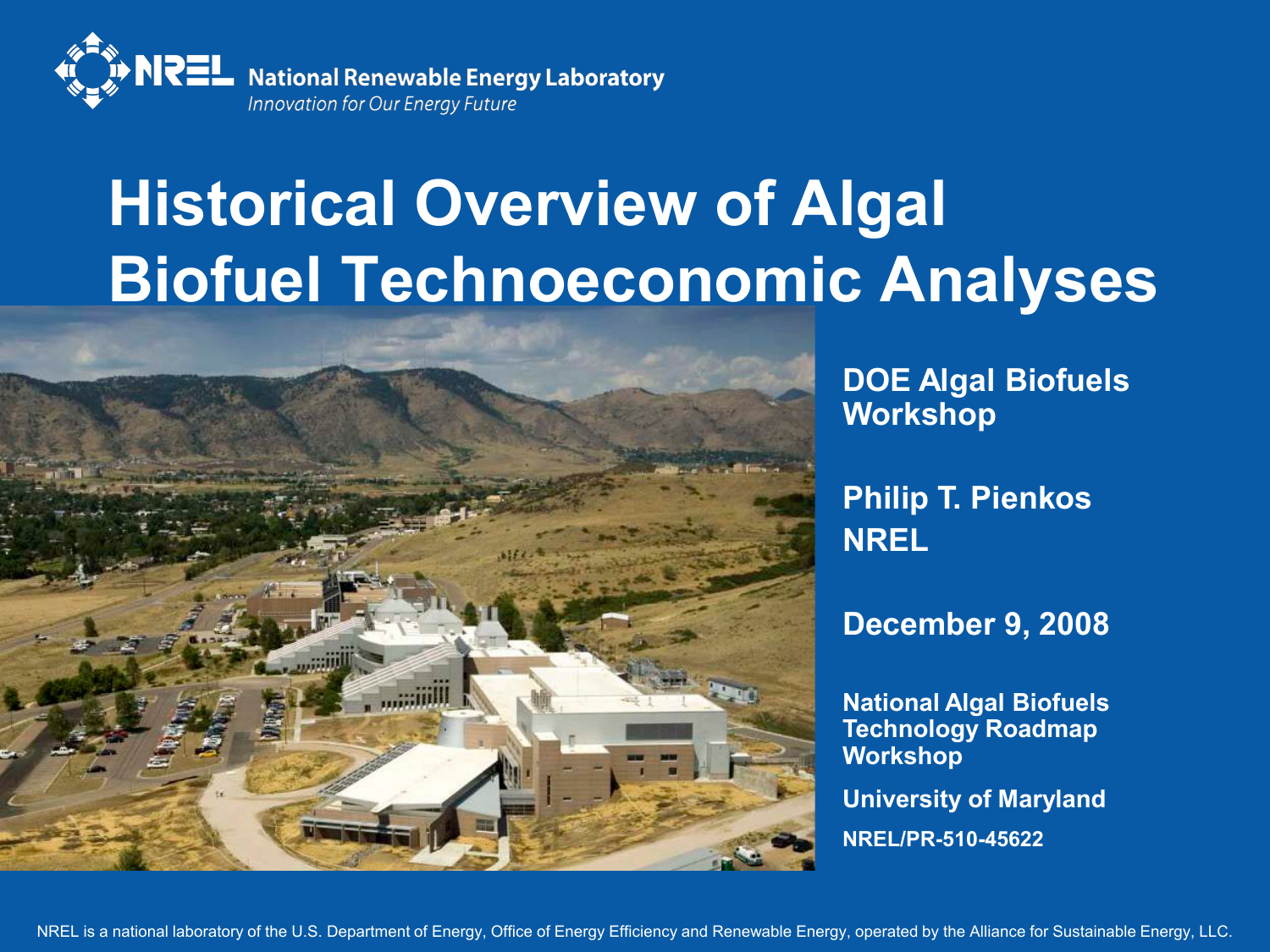### **You Are Here**

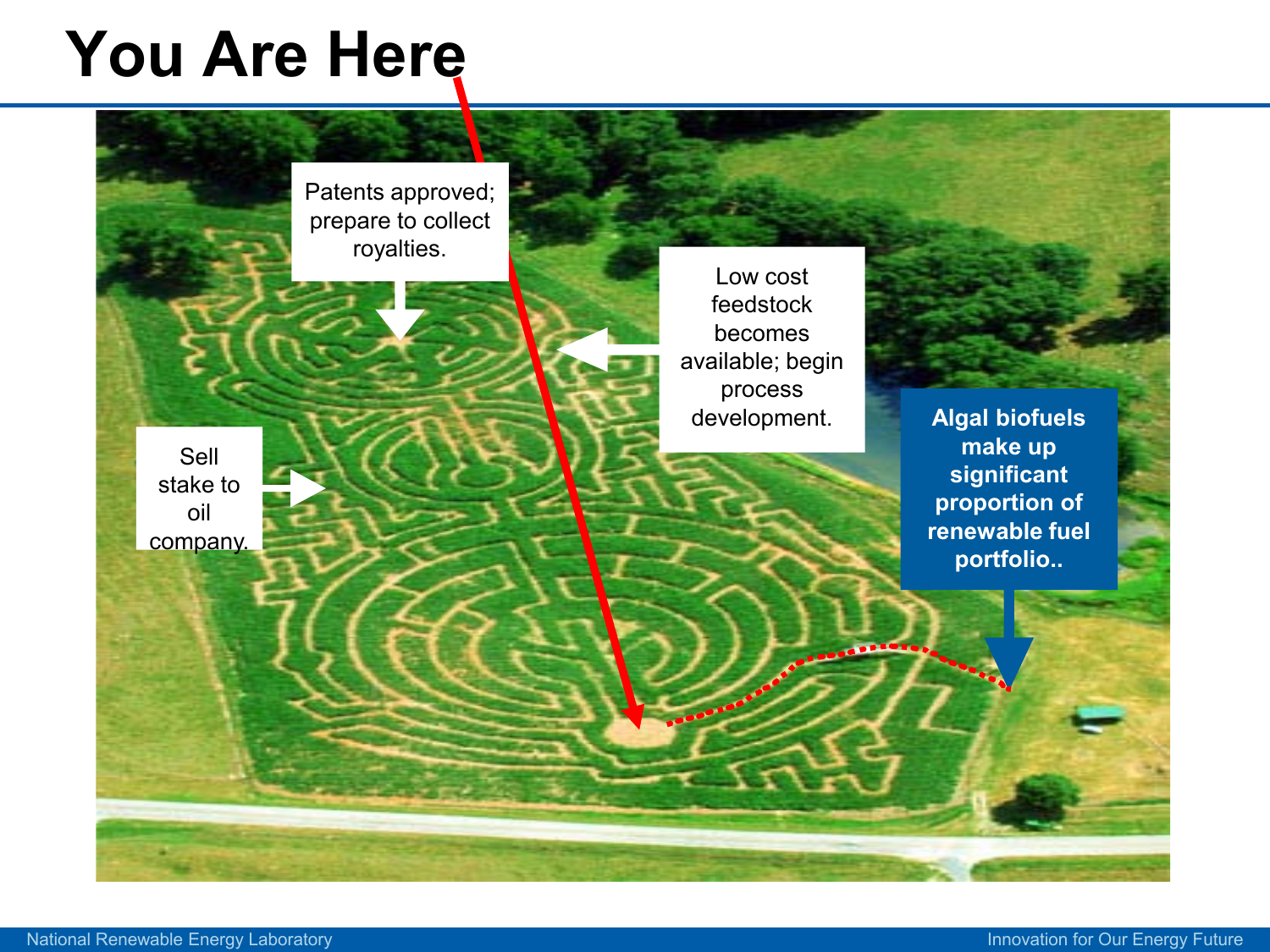#### **Technoeconomic Modeling for**  ₹ PNRI **Workshop**

- Discussions began in August as part of workshop planning process (SNL/NREL/DOE)
- Work began in earnest with meeting at SNL in October (SNL/NREL/NMSU/CSU)
- Establish goal to capture and consolidate all publicly available algal biofuel models
- Use information to help guide roadmappping effort
	- Current state of technology
	- Identify known knowns, known unknowns, and unknown unknowns
	- Provide focus on critical path elements
	- Estimate time and cost to achieve technical milestones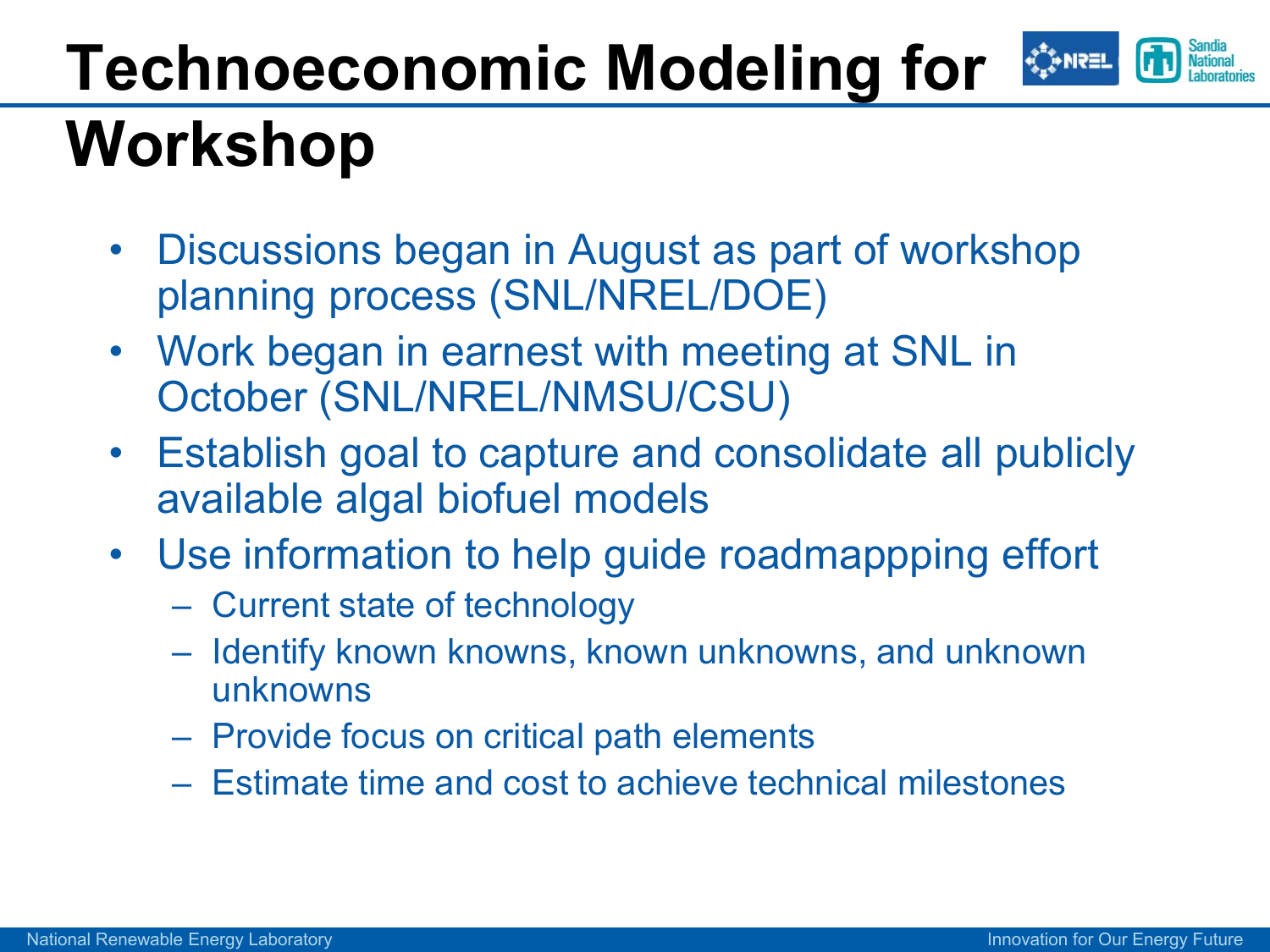### **Cast of Characters**

#### • NREL

- Al Darzins
- David Humbird
- Phil Pienkos
- NMSU
	- Pete Lammers
	- Meghan Starbuck
- CSU
	- Bryan Willson

#### • SNL

- Katherine Dunphy-Guzman
- Ray Finley
- Geoff Klise
- Len Malczynski
- Ron Pate
- Amy Sun
- Cecelia Williams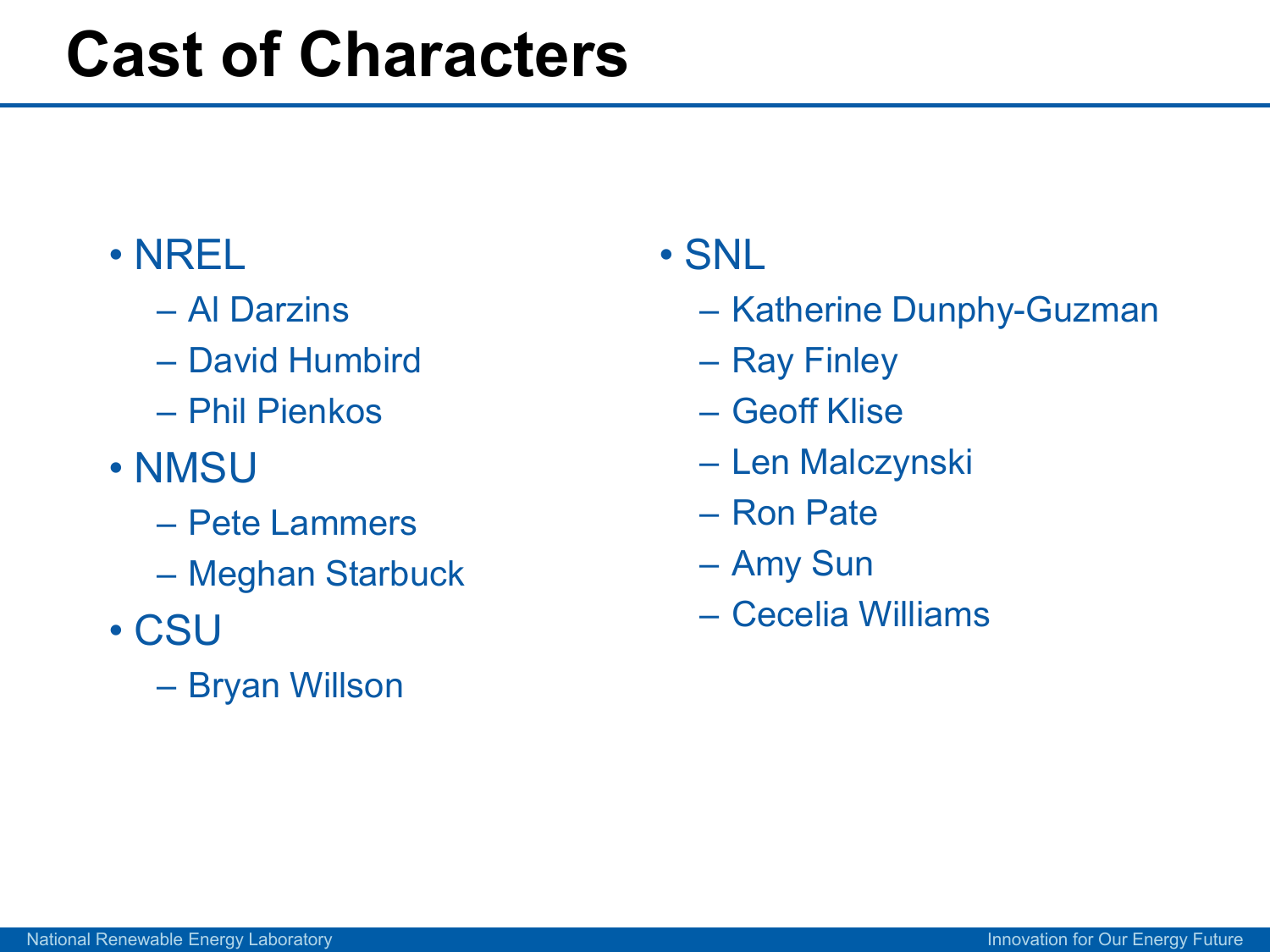These people did most of the heavy lifting, consolidating information from a variety of models and providing key slides for this presentation:

#### –**Amy Sun**

- –Katherine Dunphy-Guzman
- –Cecelia Williams
- –Ron Pate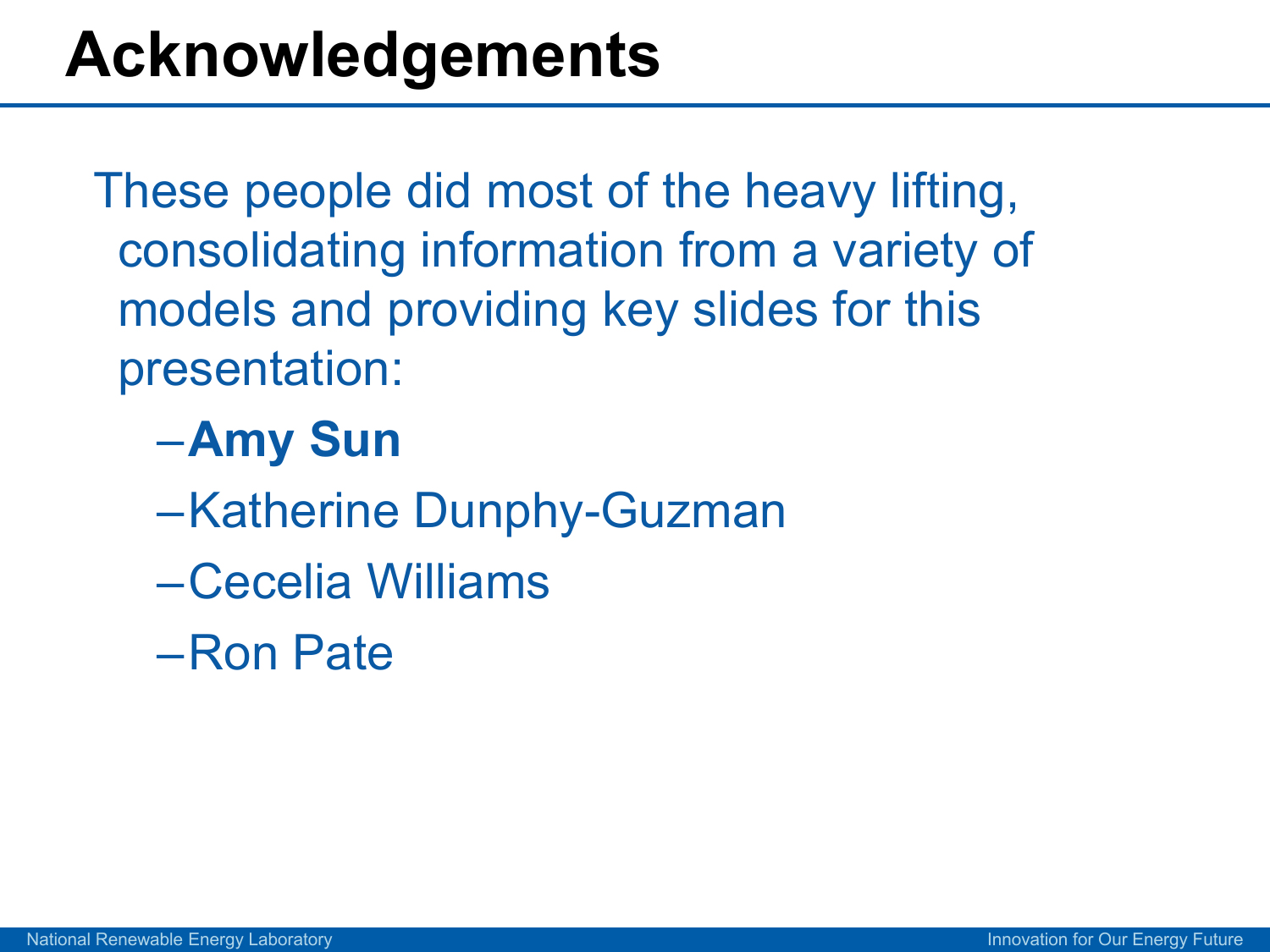#### **Algal Biofuels TE Modeling & Analysis**



#### **Near Term Purpose, Goals & Plans for Algae Roadmap Workshop**

- Updated Presentation on Current Status of Algae Biofuels Techno-Economics
- Formulate key questions for workshop breakouts to inform TE modeling & assessment
- Conduct evening session at workshop on Algae TE Modeling & Analysis
	- present and elicit expert comment on strawman TE modeling / analysis purpose, goals, & approach
	- present and elicit expert feedback comments / suggestions on baseline systems/processes diagram
	- present and elicit expert comment on strawman list of system & process evaluation criteria/metrics
	- elicit initial expert evaluation of systems, processes, and pathways based on evaluation criteria/metrics

#### **Longer Term Purpose, Goals and Desired Outcomes for Algae R&D Program**

- Assess algal biofuel production scale-up potential, constraints, consequences, preferred paths
	- technical, economic, environmental, policy
	- comparative tradeoffs of alternative technologies/systems/processes pathways
- Understand and quantify impact(s) of proposed R&D strategies using key selected criteria or "objective function" metrics that can be represented as model parameters… use to inform and guide R&D investments and monitor performance of technology, process and applications development
- Project cost (& other performance metrics) of biofuel feedstock and/or biofuels production
- Project cost (& other performance metrics) of co-product feedstock or co-products production
- Inform policy decisions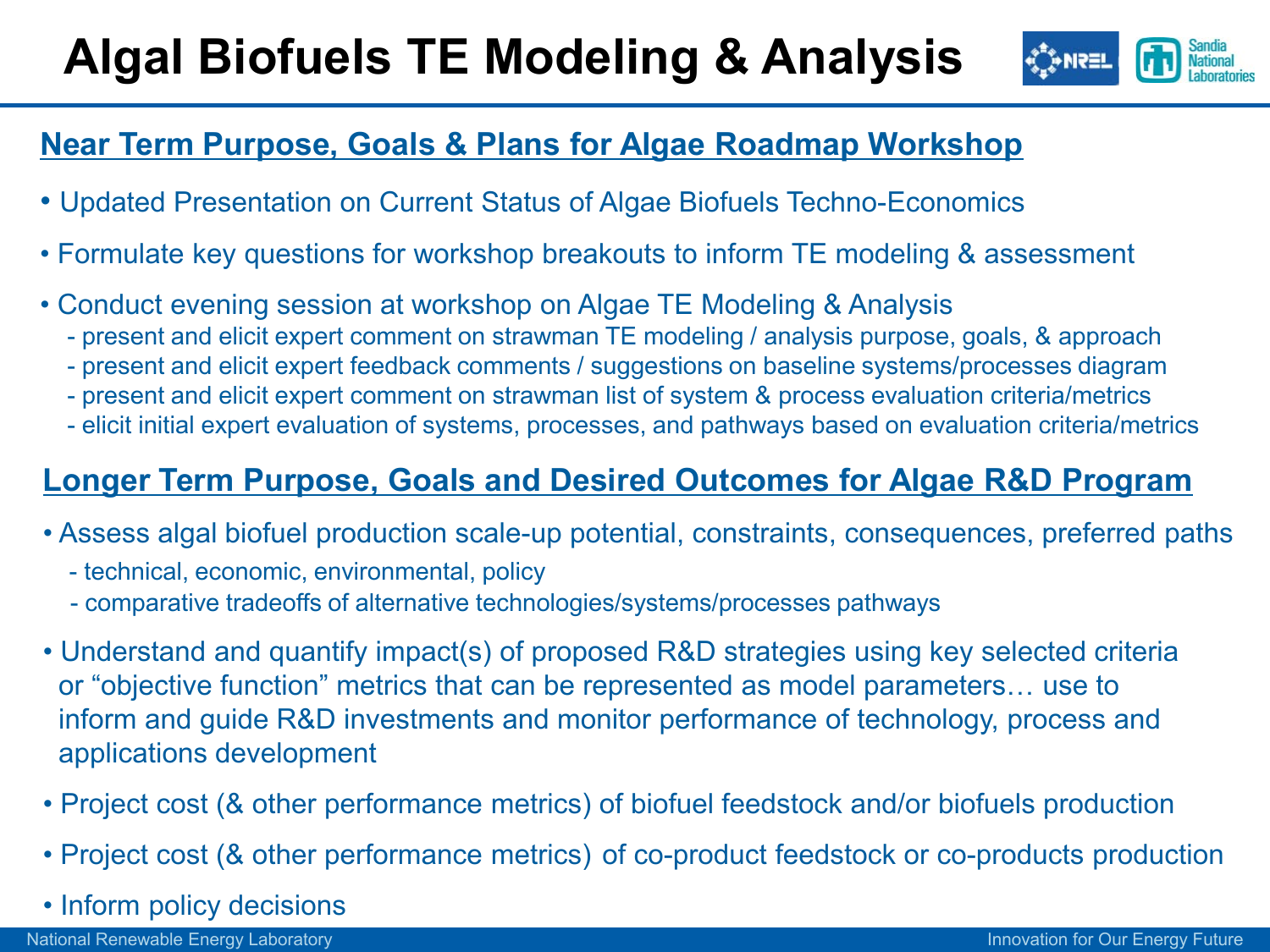#### **Elements and Issues for Techno-Economic Assessment**

#### **of Algae Biomass Feedstock, Fuels, & Co-Products**

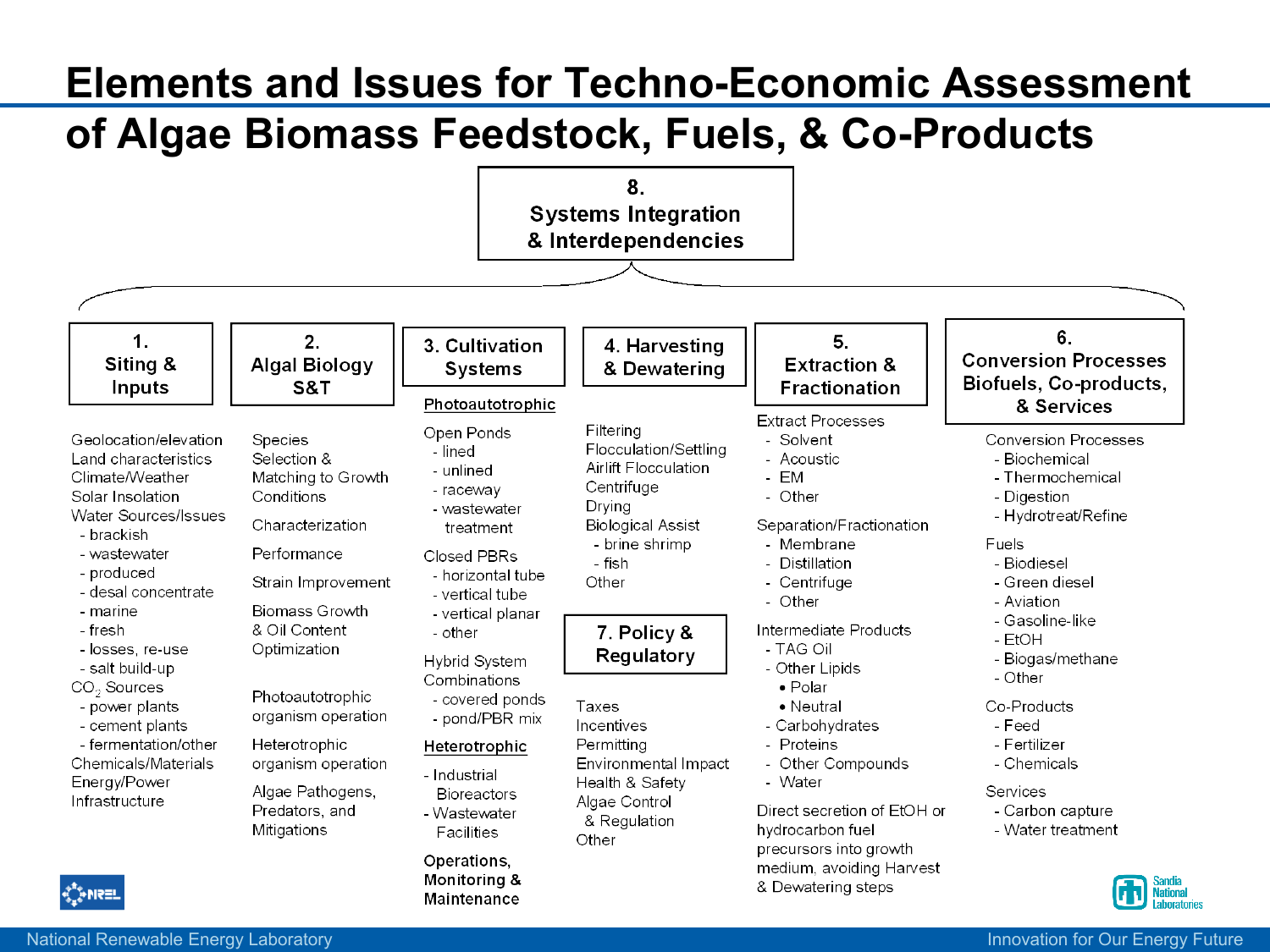#### **Process Flow Diagram**



National Renewable Energy Laboratory **International Renewable Energy Future** Innovation for Our Energy Future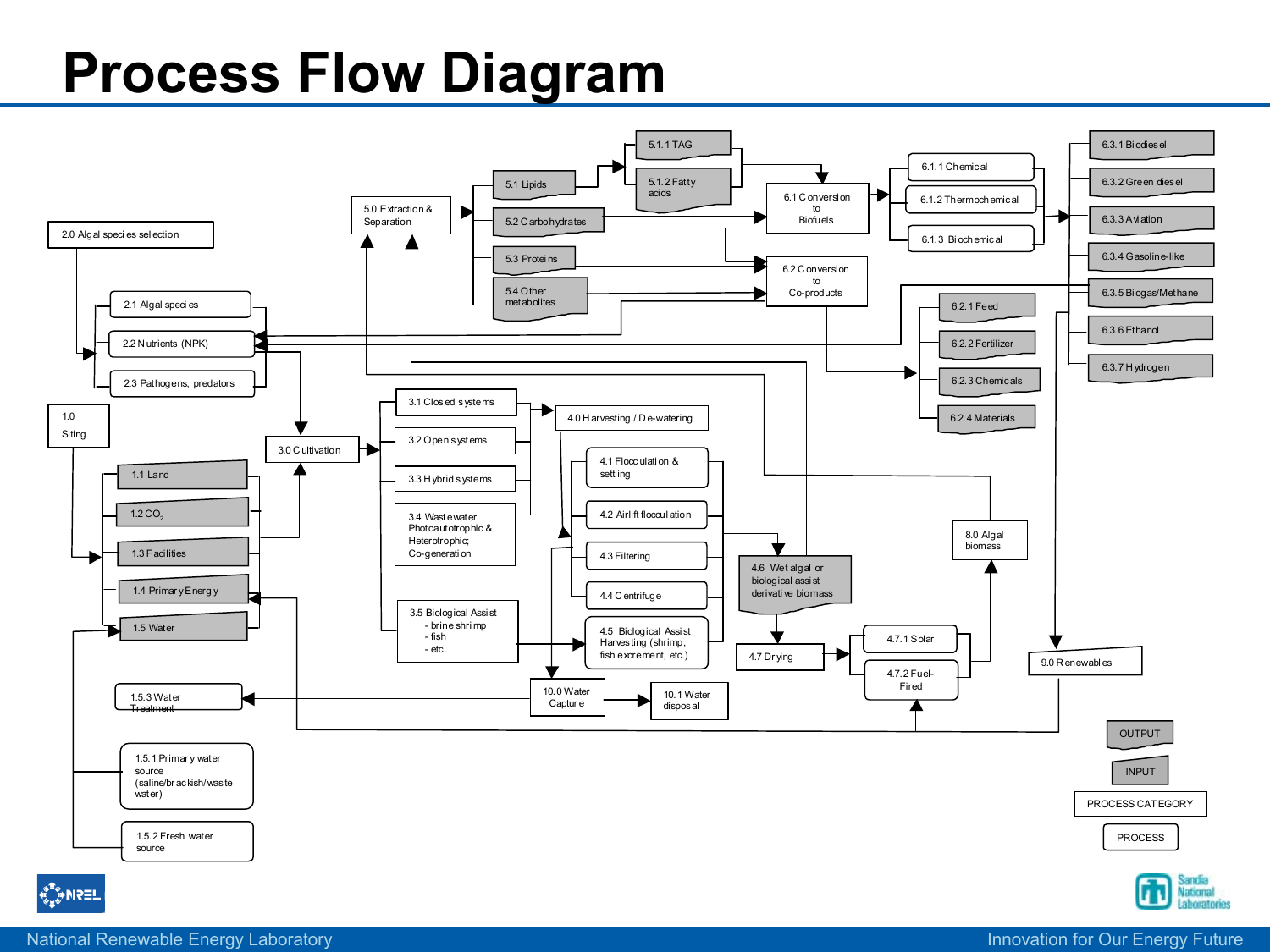#### **Evaluation Criteria & Objective Functions**  $\bullet$

**Comparative TE analysis results depend on metrics used**

- Minimize **Capital Costs** per unit of biofuel
- Minimize **Operating Costs** per unit of biofuel Production
- Maximize Biofuel **Production Yield**
- Minimize net **GHG Footprint** per unit of biofuel produced
- Maximize net **Energy Balance**
- Minimize net **Water Usage**
- Minimize **Land Footprint** per unit of biofuel produced
- Minimize **Time Required** to reach desired production volume
- Minimize **Investment** Needed to reach desired prod. volume



Total

Cost \$/gal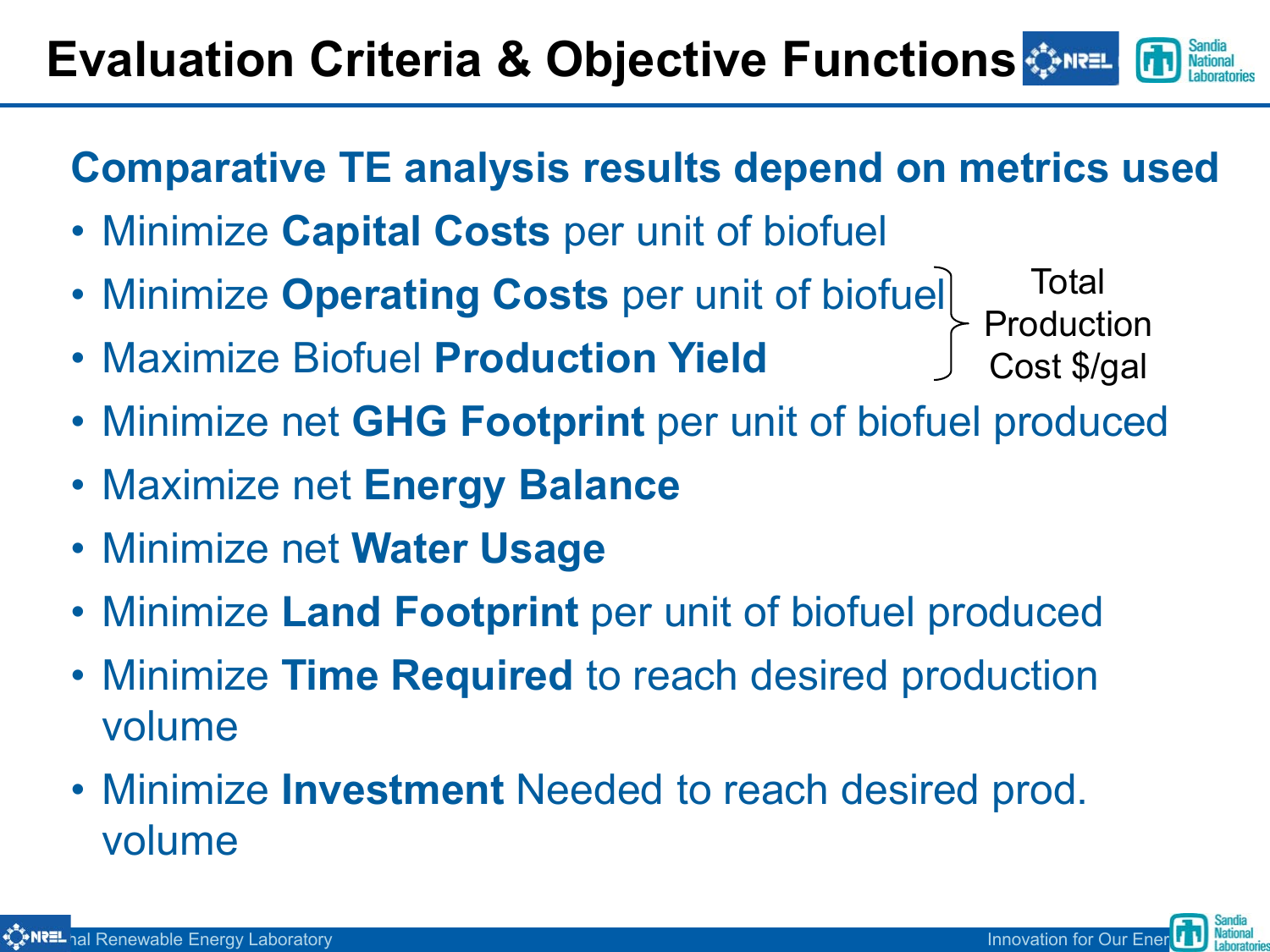## **Precedent for DOE: H2A**

- President Bush launched the Hydrogen Fuel Initiative in February, 2003 to help ensure U.S. energy security and to reduce greenhouse gas and other harmful emission.
- In response, DOE established the Hydrogen, Fuel Cells and Infrastructure Program
	- Set research priorities and make other important program direction decisions informed by sound analysis
	- Evaluate costs, energy and environmental tradeoffs
	- Consider various pathways toward a hydrogen economy.
- A review of the public information available in this area led to these conclusions:
	- Many excellent analyses had been conducted.
	- Many analyses of the same or similar routes to produce hydrogen appeared to yield different results. Principal discrepancies lie in the basis and assumptions used in the analysis.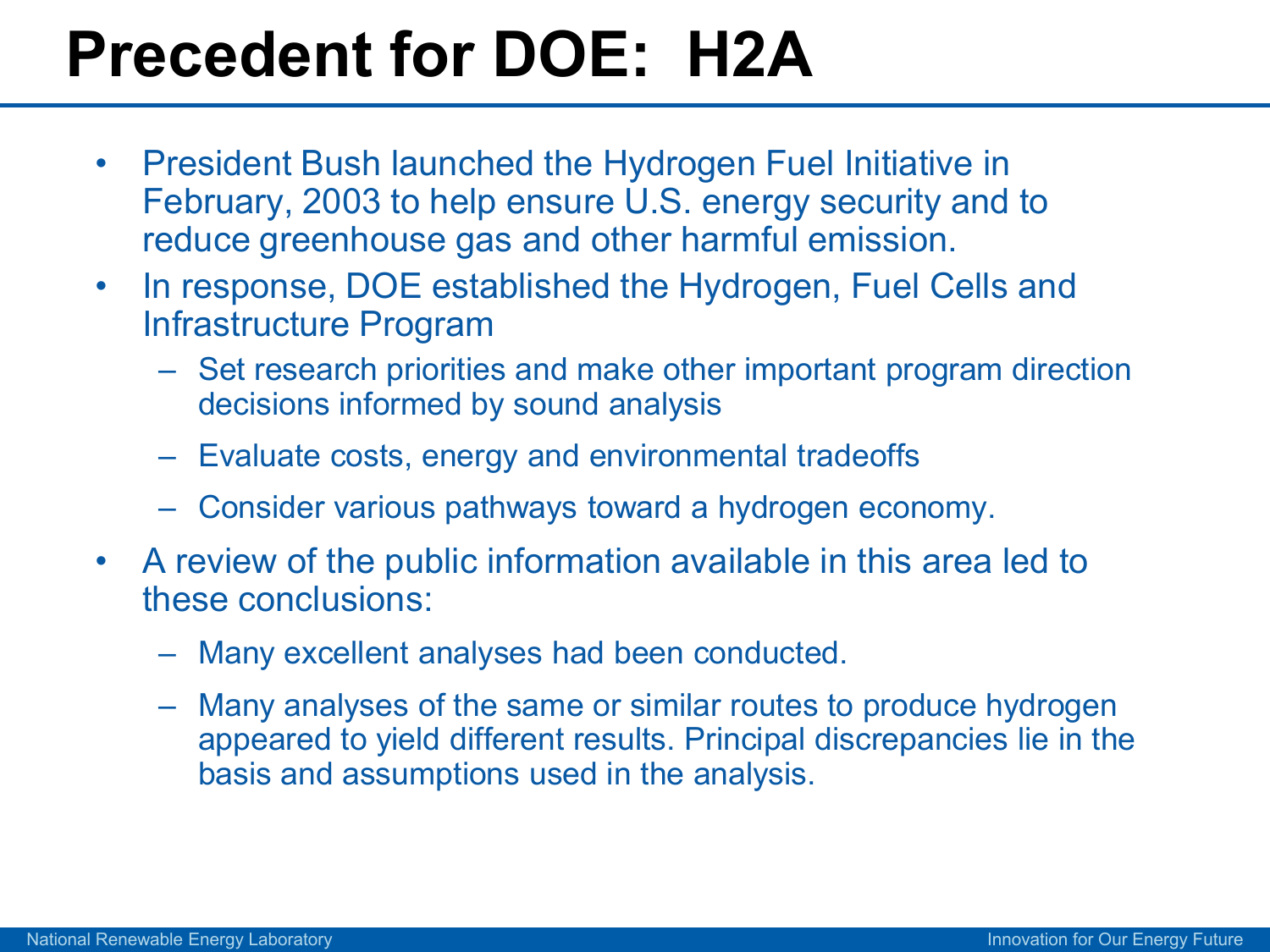## **H2A Objectives**

- Establish a standard format and list of parameters for reporting analysis results for central production, distributed (forecourt) production, and delivery.
- Seek better validation of public analyses through dialog with industry.
- Enhance understanding of the differences among publicly available analyses and make these differences more transparent.
- Establish a mechanism for facile dissemination of public analysis results.
- Work to reach consensus on specific analysis parameters for production and delivery.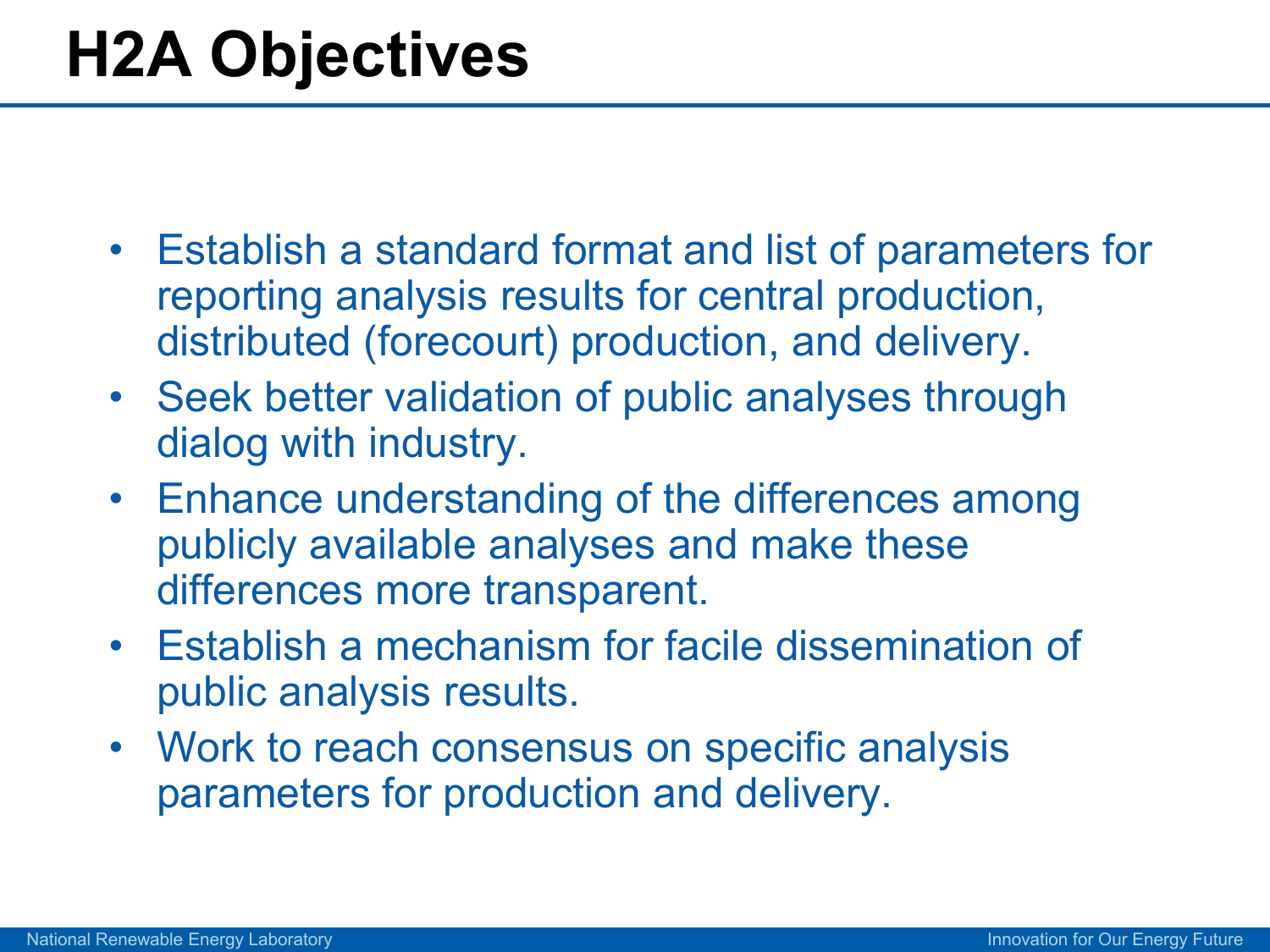## **H2A Participants**

#### Core Members

Daryl Brown: PNNL Jerry Gillette: ANL Brian James: Directed Technologies Steve Lasher: TIAX Johanna Levene: NREL Margaret Mann: NREL Dan Mears: Technology Insights Marianne Mintz: ANL Joan Ogden: UC, Davis Marylynn Placet: PNNL Matt Ringer: NREL Mike Rutkowski: Parsons Harry Stone: Battelle Michael Wang: ANL

**Key Industry Collaborators** AEP BOC BP Chevron Eastman Chemical Entergy **ExxonMobil** Ferco Framatome General Electric Praxair Stuart Energy Thermochem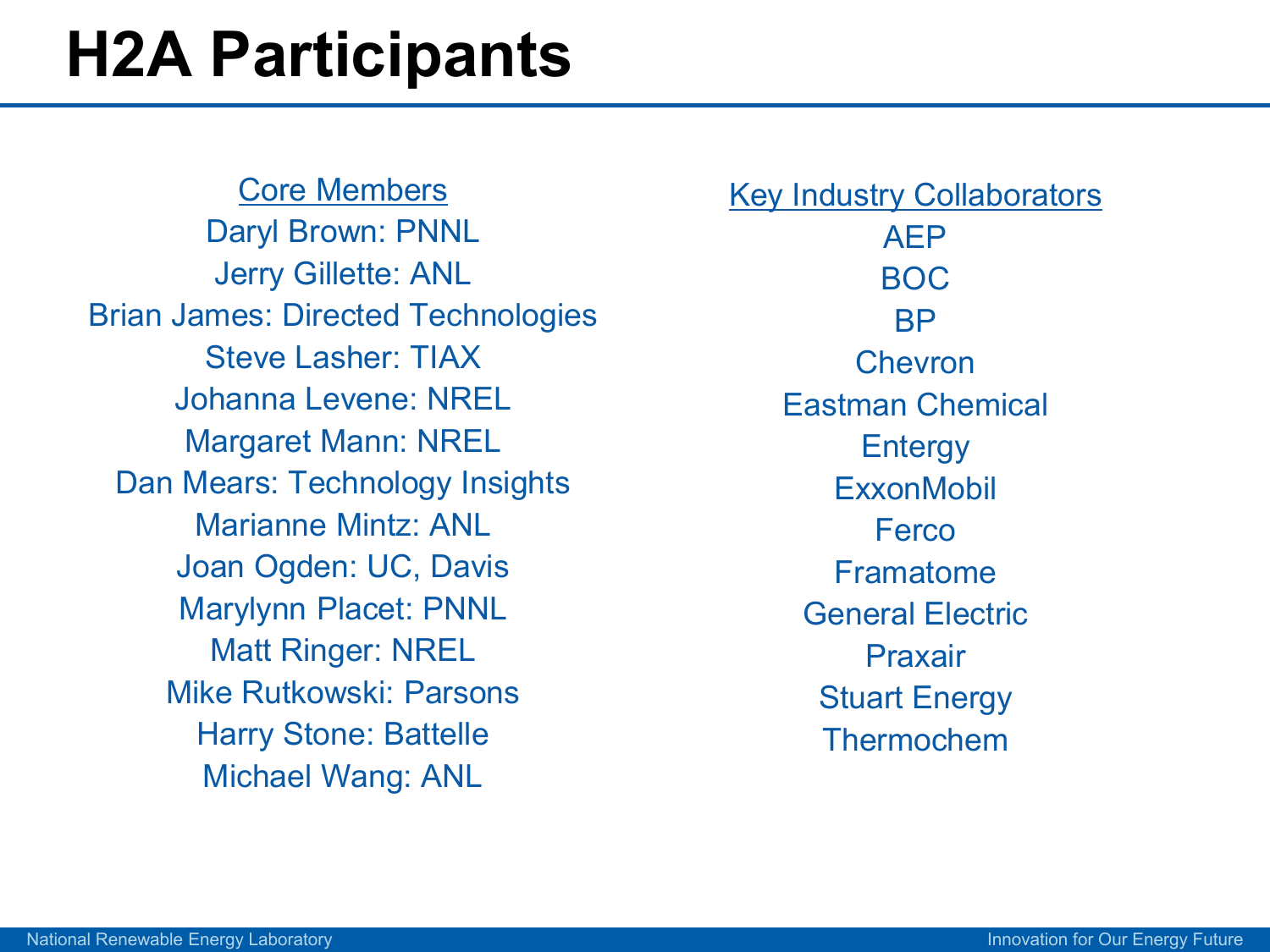# **H2A Analyses**

- Original source(s) of all the data (i.e., report title, authors, etc.)
- Basic process information (feedstock and energy inputs, size of plant, co-products produced, etc.)
- Process flowsheet and stream summary (flowrate, temperature, pressure, composition of each stream)
- Technology performance assumptions (e.g., process efficiency and hydrogen product conditions)
- Economic assumptions (after tax internal rate of return, depreciation schedule, plant lifetime, income tax rate, capacity factor, etc.)
- Calculation of the discounted cash flow (the calculation procedure is built into the standardized spreadsheet so that all technologies use the same methodology)
- Results (plant-gate hydrogen selling price and cost contributions in \$/kg H2, operating efficiency, total fuel and feedstock consumption, and emissions)
- Sensitivity of the results to assumptions (e.g., feedstock cost, coproduct selling price, capital cost, operating costs, internal rate of return, conversion efficiencies, etc.)
- Quantification of the level of uncertainty in the analysis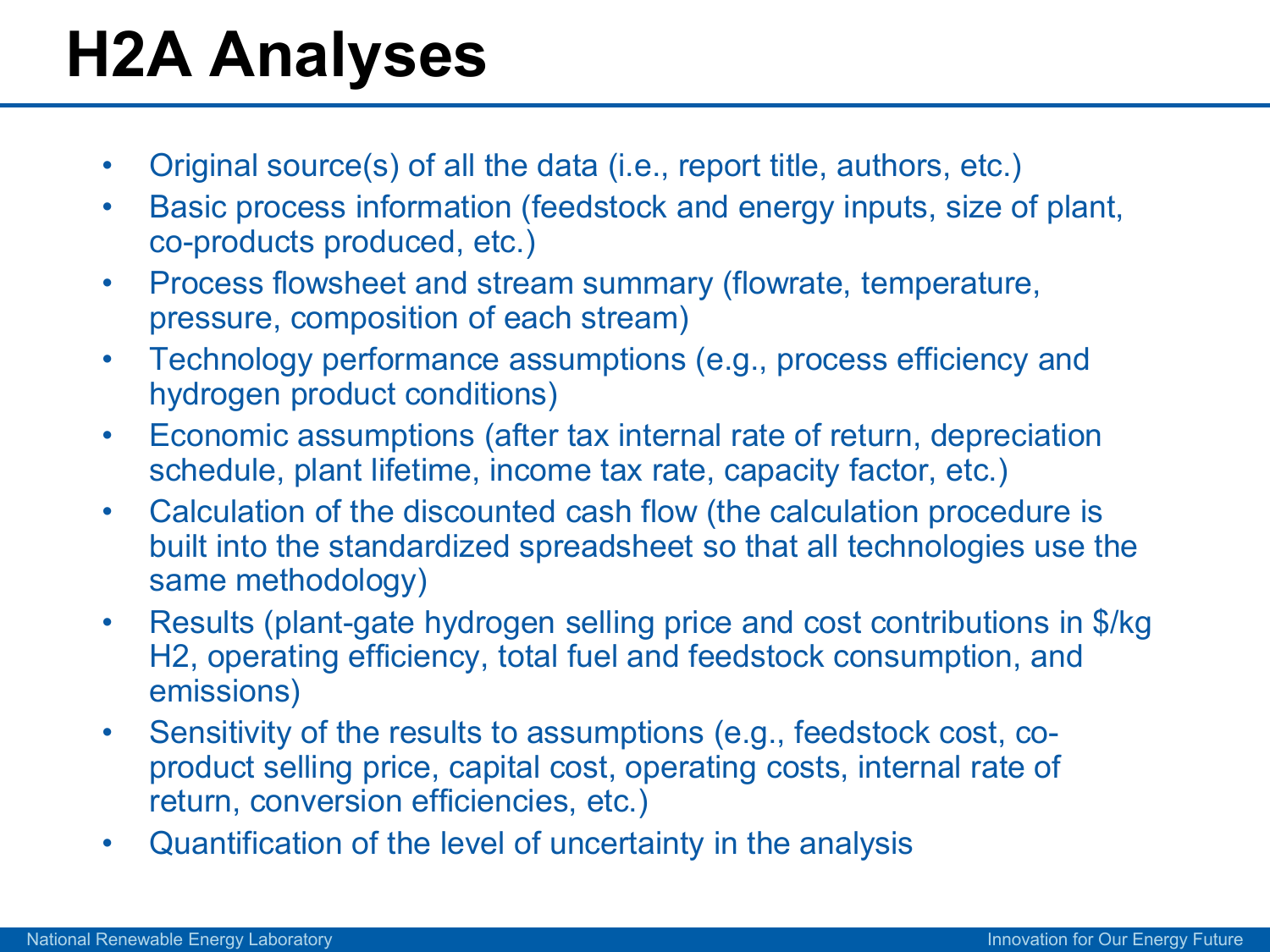# **H2A Production Technologies**

- Central Production of Hydrogen
	- Coal Gasification: Hydrogen Production
	- Coal Gasification: Hydrogen and Electricity Production
	- Natural Gas Hydrogen Production
	- Biomass Gasification Hydrogen Production
	- Nuclear Energy Hydrogen Production
	- Wind Electrolysis Hydrogen Production
- Forecourt Production of Hydrogen
	- Natural Gas Reforming
	- Electrolysis
	- Reforming of Ethanol sourced from biomass
	- Reforming of Methanol sourced from biomass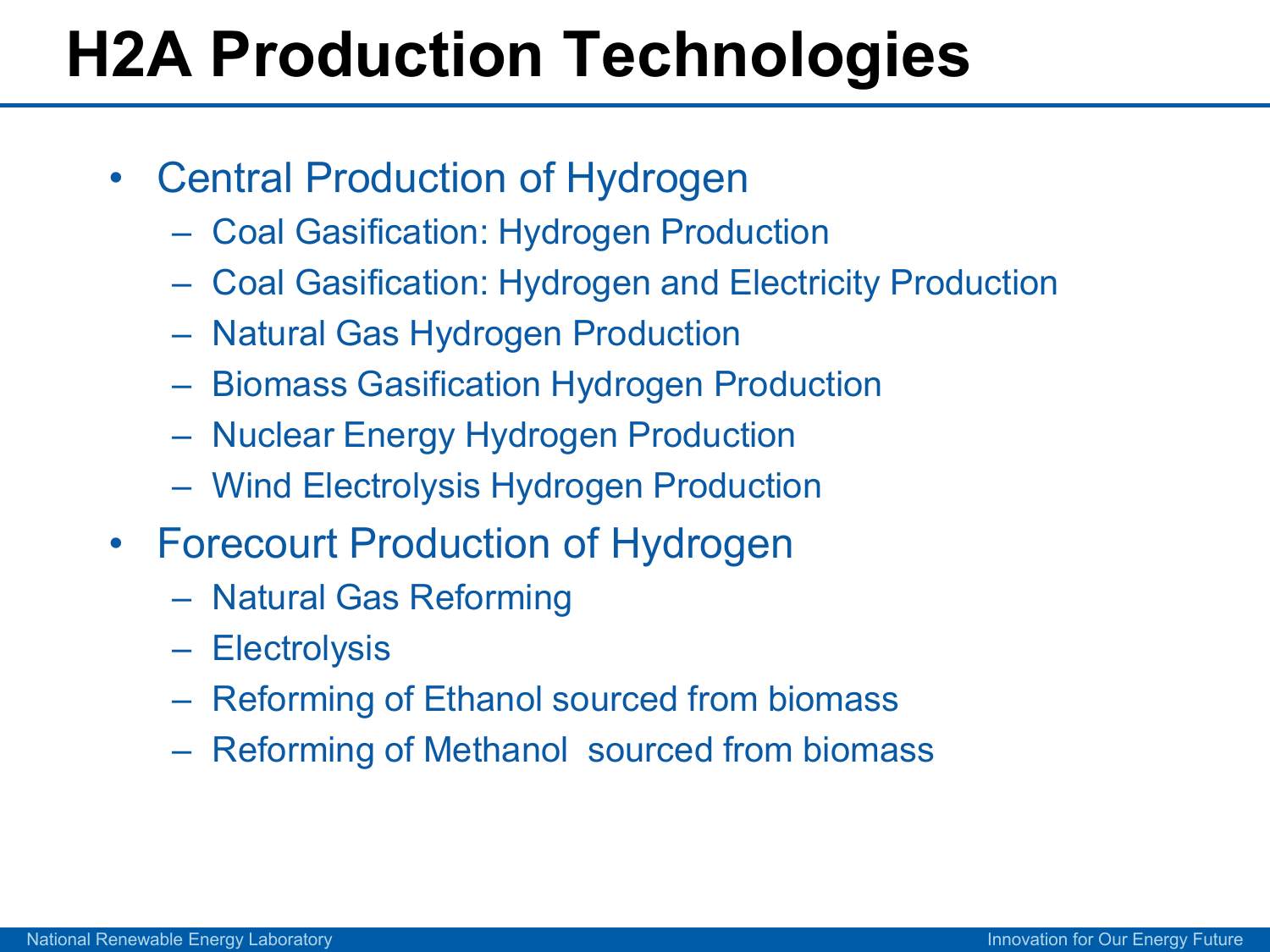#### **Not As Bad As We Thought**

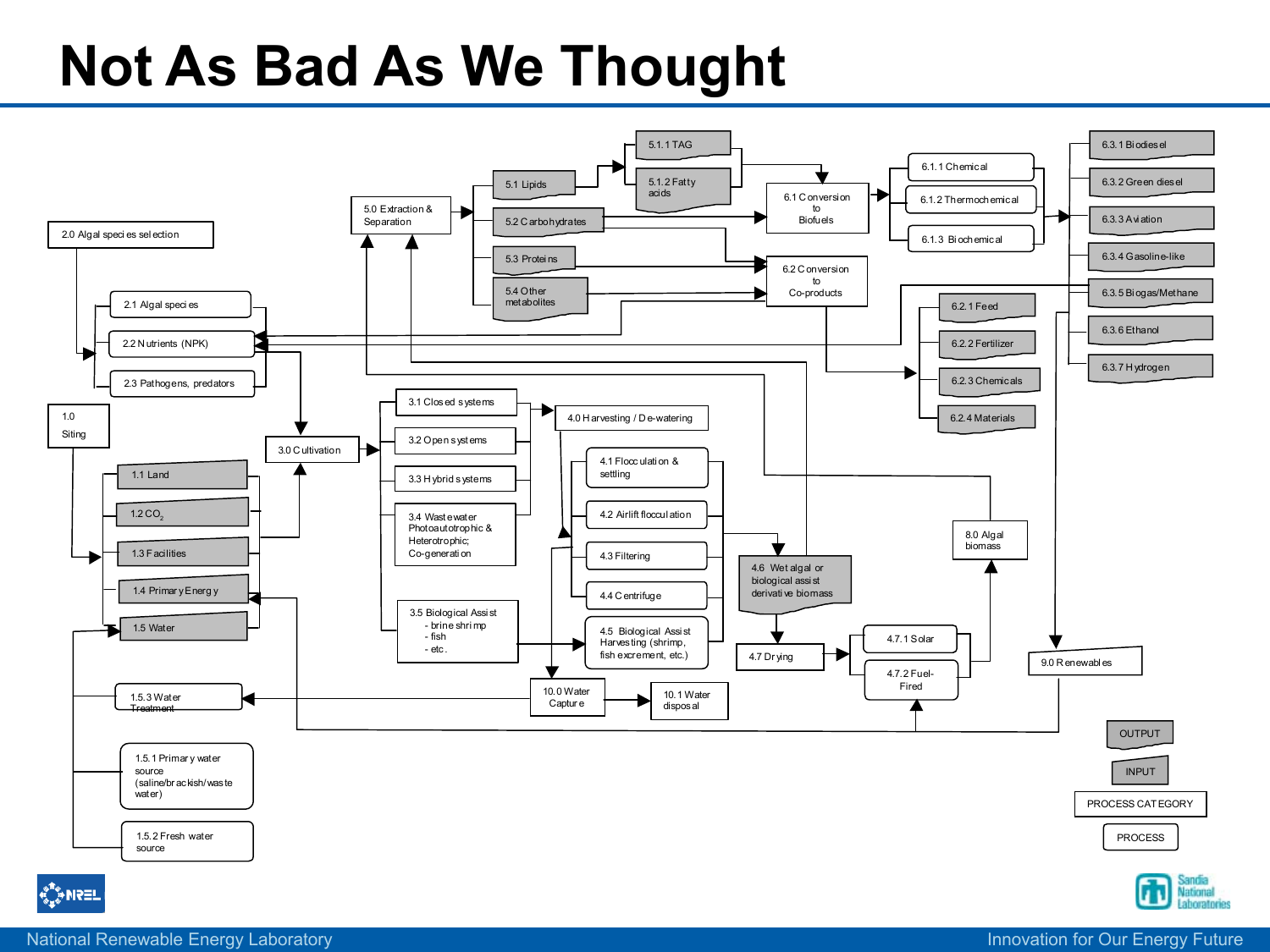## **Source Material for TE Models**

| <b>Source</b>                   | <b>Authors</b>         | Year | <b>Reference</b>                                     |  |  |
|---------------------------------|------------------------|------|------------------------------------------------------|--|--|
| <b>NREL</b>                     | <b>Matt Ringer</b>     |      |                                                      |  |  |
|                                 | <b>Bob Wallace</b>     | 2008 | Analysis completed for this exercise                 |  |  |
|                                 | <b>Phil Pienkos</b>    |      |                                                      |  |  |
|                                 |                        |      |                                                      |  |  |
| <b>NMSU</b>                     | <b>Meghan Starbuck</b> | 2008 | Analysis completed for this exercise                 |  |  |
|                                 | <b>Pete Lammers</b>    |      |                                                      |  |  |
|                                 |                        |      |                                                      |  |  |
| <b>Solix</b>                    | <b>Bryan Willson</b>   | 2008 | 2nd Bundes-Algen-Stammtisch                          |  |  |
|                                 |                        |      |                                                      |  |  |
|                                 |                        |      |                                                      |  |  |
| <b>Seambiotics</b>              | Ami Ben-Amotz, Israel  |      | 2007-2008 Algae Biomass Summit                       |  |  |
|                                 |                        |      |                                                      |  |  |
| <b>Sandia</b>                   | Ben Wu                 | 2007 | Analysis completed for this exercise                 |  |  |
|                                 |                        |      |                                                      |  |  |
| <b>Bayer</b>                    |                        | 2008 | <b>European White Biotechnology</b><br><b>Summit</b> |  |  |
|                                 | <b>Ulrich Steiner</b>  |      |                                                      |  |  |
| <b>General Atomics</b>          | <b>David Hazlebeck</b> | 2008 | <b>Algae Biomass Summit</b>                          |  |  |
|                                 |                        |      |                                                      |  |  |
| California Polytechnic          |                        |      |                                                      |  |  |
| Institute                       | <b>Tryg Lundquist</b>  | 2008 | <b>Algae Biomass Summit</b>                          |  |  |
|                                 |                        |      |                                                      |  |  |
| <b>University of Almeria</b>    | E. Molina Grima        |      | Biotechnol. Adv. (2003) 20:491-515                   |  |  |
|                                 | E. Belarbi             |      |                                                      |  |  |
|                                 | F. Fernandez           | 2003 |                                                      |  |  |
|                                 | A. Medina              |      |                                                      |  |  |
|                                 | Y. Chisti              |      |                                                      |  |  |
|                                 |                        |      |                                                      |  |  |
|                                 |                        |      |                                                      |  |  |
| <b>Association pour la</b>      | P. Tapie               | 1988 | Biotech. Bioeng. (1988) 32:873-885                   |  |  |
| Recherche en Bioenergie         | A. Bernard             |      |                                                      |  |  |
|                                 |                        |      |                                                      |  |  |
| <b>University of California</b> | John Benemann          | 1996 | <b>PETC Final Report</b>                             |  |  |
|                                 | <b>William Oswald</b>  |      |                                                      |  |  |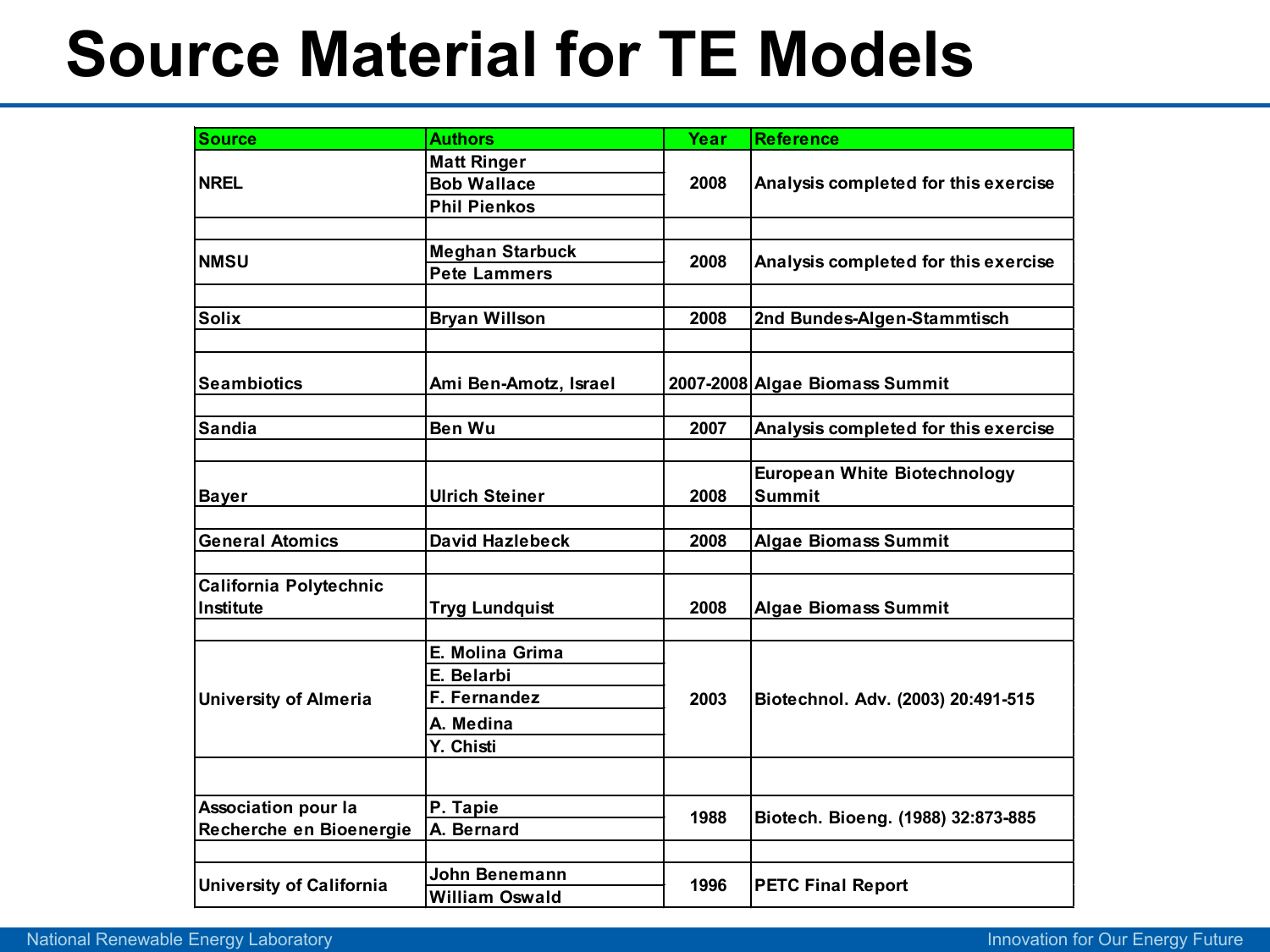## **Standardized Cost Comparison**

•*Average = \$109 USD/gal*

•*Variability is wide, Std. Dev. = \$301 USD/gal*

#### PER GALLON Triglyceride Production Cost



National Renewable Energy Laboratory **Innovation Funds** Control of Current Control of Current Current Current Current Current Current Current Current Current Current Current Current Current Current Current Current Current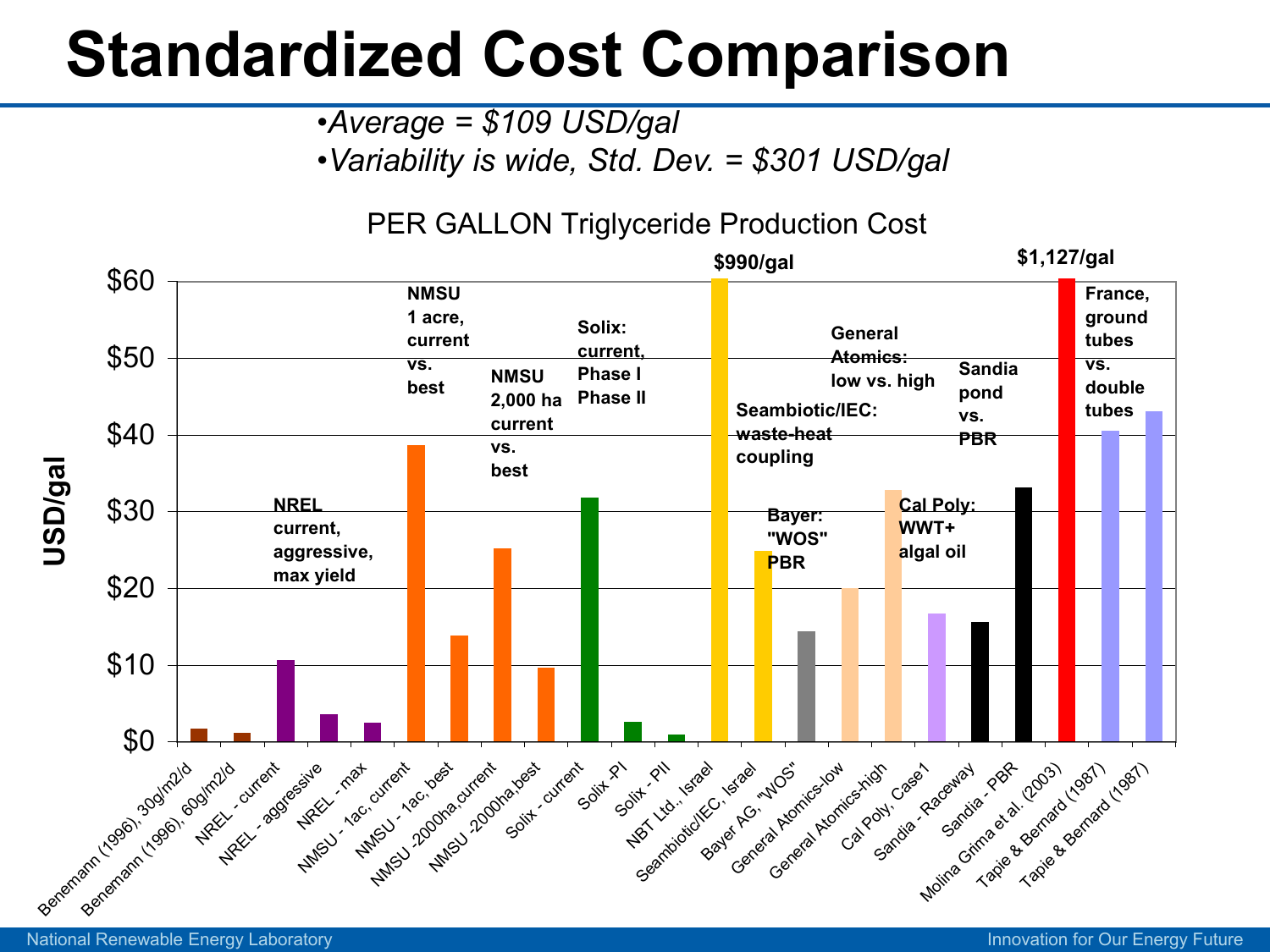## **Inherent Assumptions Vary Widely**

|                                                                     | <b>SCENARIO</b>        | <b>Reactor Type</b>                              | Lipid yield<br>(wt% of dry Yield<br>mass) | <b>Areal Dry</b><br><b>Algae Mass</b><br>(g/m2/day) | Loan<br><b>Period</b><br>(yrs) |
|---------------------------------------------------------------------|------------------------|--------------------------------------------------|-------------------------------------------|-----------------------------------------------------|--------------------------------|
| <b>Benemann</b>                                                     | per ha basis           | open pond                                        | 50%                                       | 30                                                  | 5                              |
| <b>Benemann</b>                                                     | per ha basis           | open pond, max                                   | 50%                                       | 60                                                  | 5                              |
| <b>NREL</b>                                                         | <b>Current Case</b>    | open pond                                        | 25%                                       | 20                                                  | 15                             |
| <b>NREL</b>                                                         | <b>Aggressive Case</b> | open pond                                        | 50%                                       | 40                                                  | 15                             |
| <b>NREL</b>                                                         | <b>Maximum Case</b>    | open pond                                        | 60%                                       | 60                                                  | 15                             |
| <b>NMSU</b>                                                         | current yield          | open pond                                        | 35%                                       | 35                                                  | 20                             |
| <b>NMSU</b>                                                         | highest yield          | open pond                                        | 60%                                       | 58                                                  | 20                             |
| <b>Solix</b>                                                        | <b>Current</b>         | hybrid                                           | 16% - 47%                                 | $0 - 24.5$                                          | unk                            |
| <b>Solix</b>                                                        | Q2, 2009               | hybrid                                           | 16% - 47%                                 | $30 - 40$                                           | unk                            |
| <b>NBT, Israel</b>                                                  | <b>Dunaliella</b>      | open                                             | $35\%$ *                                  | $\mathbf 2$                                         | unk                            |
| Seambiotic/IEC, Israel                                              | <b>Best Yield</b>      | open                                             | $35\%$ *                                  | 20                                                  | unk                            |
| <b>Sandia</b>                                                       | Raceway&PBR            | both                                             | 35%                                       | 30                                                  | 20                             |
| <b>Bayer Tech Services</b>                                          | <b>Germany</b>         | <b>PBR</b>                                       | 33%                                       | 52                                                  | 10                             |
| <b>Bayer Tech Services</b>                                          | El Paso, TX            | <b>PBR</b>                                       | 33%                                       | 110                                                 | 10                             |
| <b>General Atomics</b>                                              | 100 acres              | open/hybrid                                      | unk                                       | unk                                                 | unk                            |
| Molina-Grima et al.                                                 | 26.2 metric ton/annum  | 75 0.8 m <sup>^</sup> 3 outdoor<br><b>T-PBRs</b> | 10%                                       | unk                                                 | 10                             |
| <b>Cal Poly, Case1</b>                                              | <b>100 ha</b>          | wastewater<br>treatment + digester               | 25%                                       | 20                                                  | 8                              |
| <b>Tapie &amp; Bernard</b>                                          | 10 <sub>ha</sub>       | <b>T-PBR</b>                                     | $35%$ *                                   | 20                                                  | 5                              |
| Assumed quantity required to convert from weight-basis to oil-basis |                        |                                                  |                                           |                                                     |                                |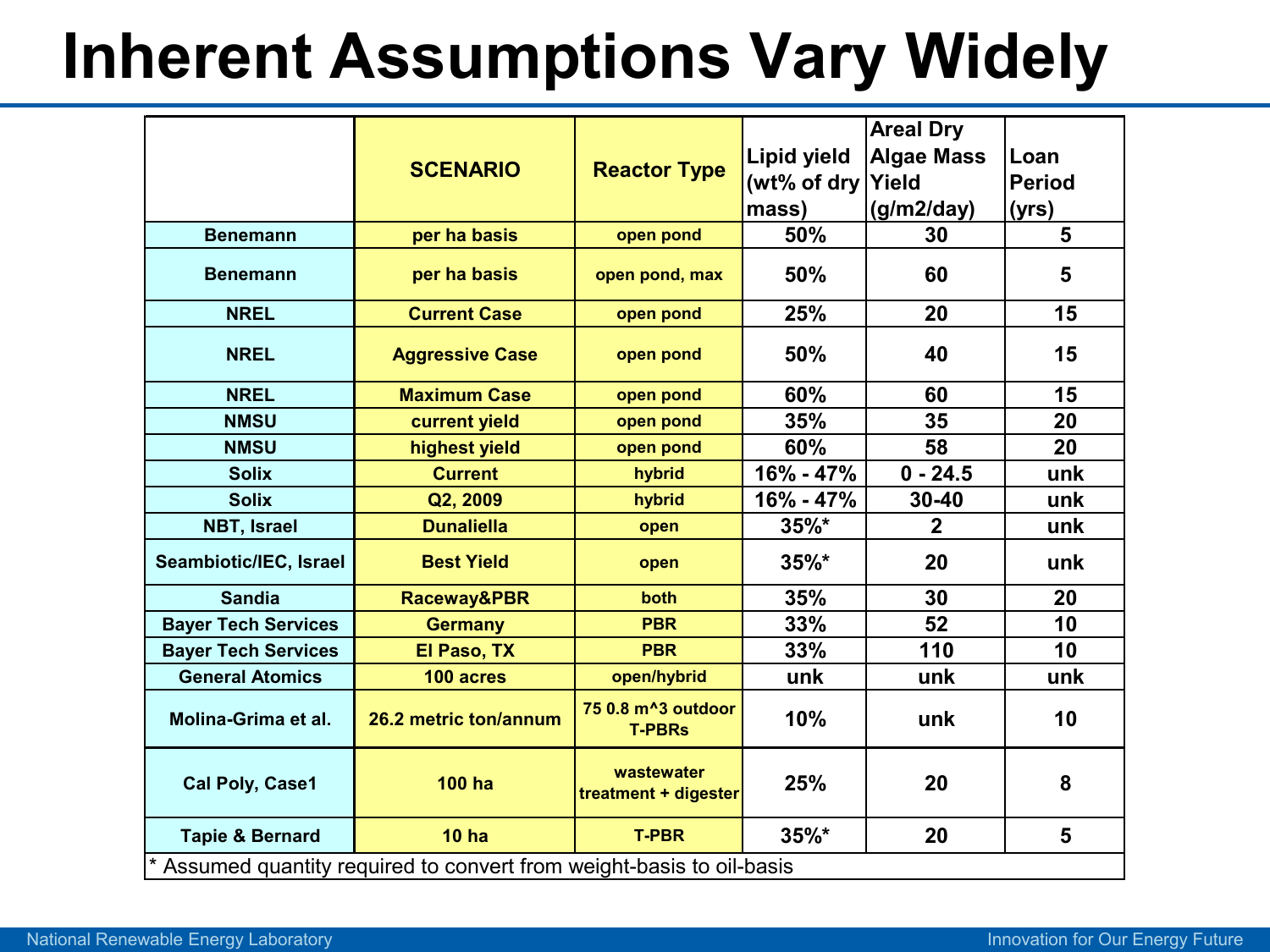## **Uncertainty by Cost Categories**



- *Cost Uncertainties dominated by uncertainties in Facility and Operating cost estimation.*
- *Land cost is either not considered or small in most sources relative to Total Capital Cost.*
- *Co-product credit does not reduce the overall uncertainty in cost estimation.*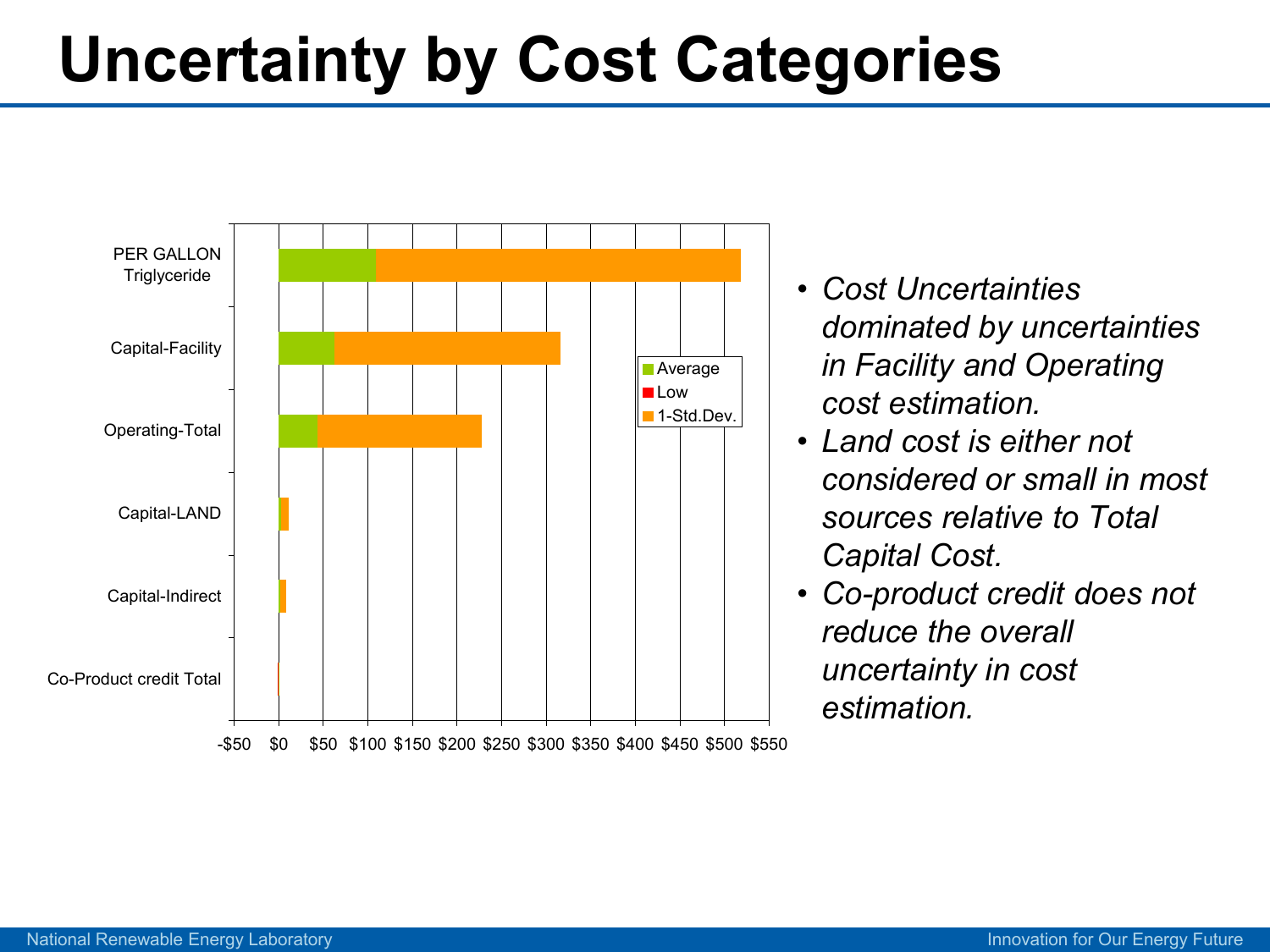## **Cost Reductions (NREL)**

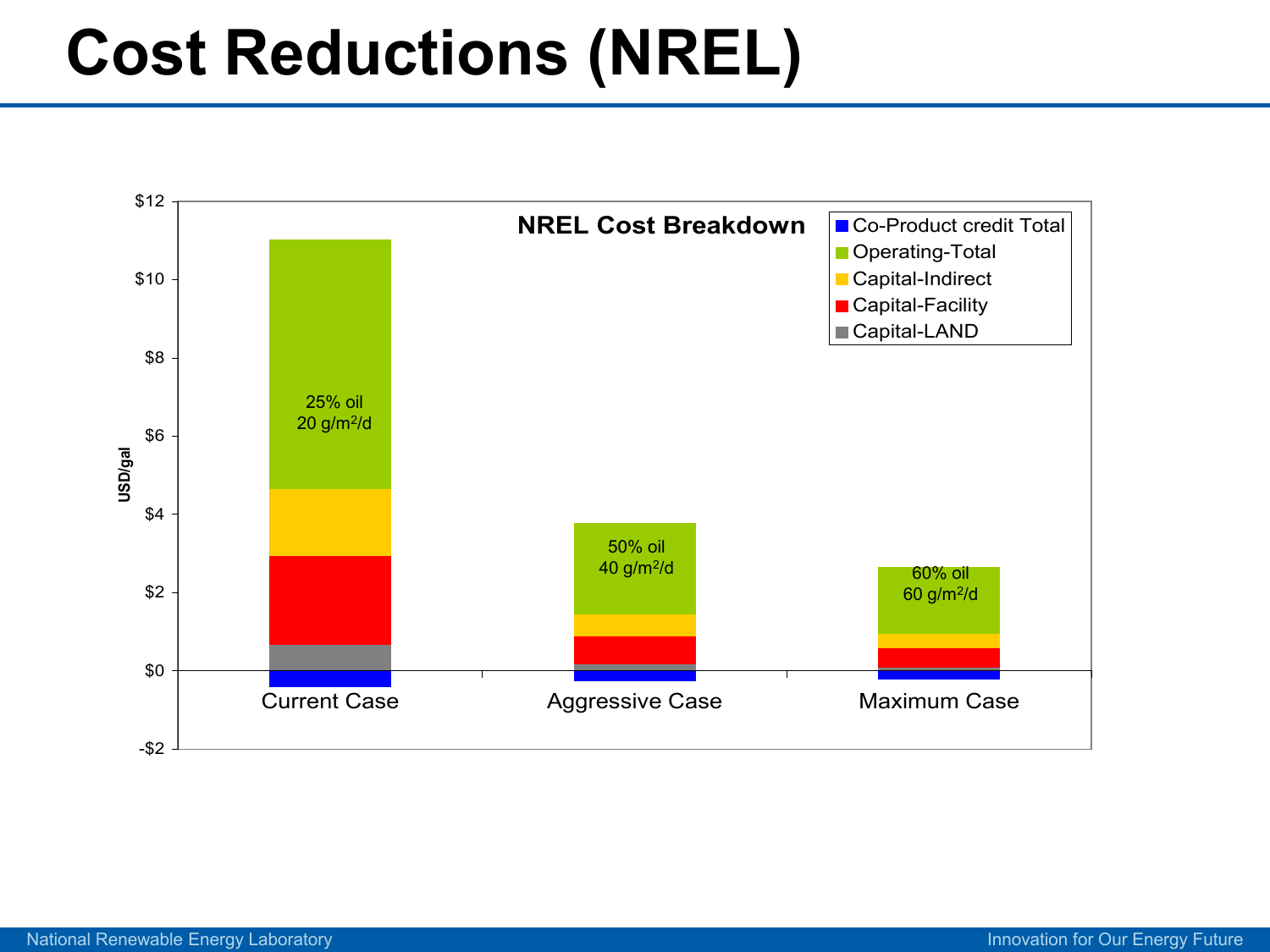## **Cost Reductions (Solix)**

**AS**OLIX



| ntegrated PAR                    | 10-65 mol/m $^{2}$ /d                                                                        |  |  |
|----------------------------------|----------------------------------------------------------------------------------------------|--|--|
| <b>Culture Density</b>           | $1 - 10$ g/l                                                                                 |  |  |
| <b>Volumetric Production</b>     | $\approx$ 0-0.7 g/l/d<br>$\approx 0.45$ "typical" before<br>depletion, $\approx 0.25$ after) |  |  |
| Lipids (as FAMEs)                | 16% - 47%                                                                                    |  |  |
| <b>Areal Production</b>          | $0 - 24.5$ g/m <sup>2</sup> /d                                                               |  |  |
| <b>Production</b>                | $0 - 1800$ gal/ac/yr                                                                         |  |  |
| Expected productivity by '09 Q2: | $30-40$ g/m <sup>2</sup> /d                                                                  |  |  |
|                                  | 2500 gal/ac/yr                                                                               |  |  |
| <b>Gen 2 Operation</b>           | May '07 - Oct '07                                                                            |  |  |
| <b>Gen 3 Operation</b>           | Oct '07 - present                                                                            |  |  |



Early Stage

#### Slide used with permission of Dr. Bryan Willson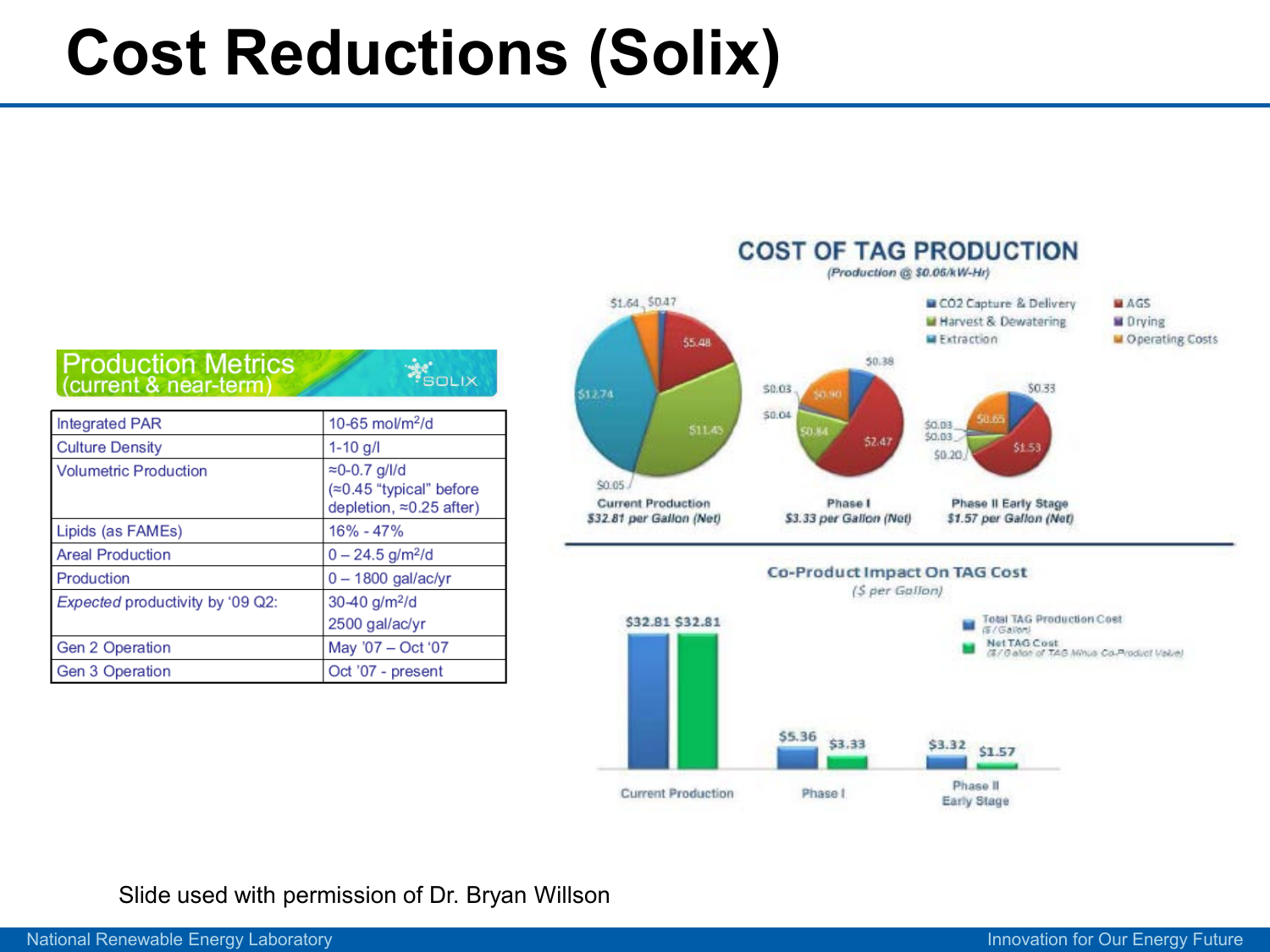## **Conclusions**

- Many things have changed since the last major push for algal biofuels
	- The price of oil has fluctuated wildly
	- Energy security is a real issue
	- Climate change is widely recognized as a significant threat
	- Real capital is being raised for algal biofuel commercialization
	- Not many more known knowns but a few more known unknowns
- Technoeconomic modeling is a critical element to determine:
	- Best estimate for current cost of algal biofuel production
	- Fastest road forward to commercialization
- The current state of technoeconomic modeling
	- Is more dependent upon assumptions than on data
	- Results in huge variations in cost estimates and uncertainty